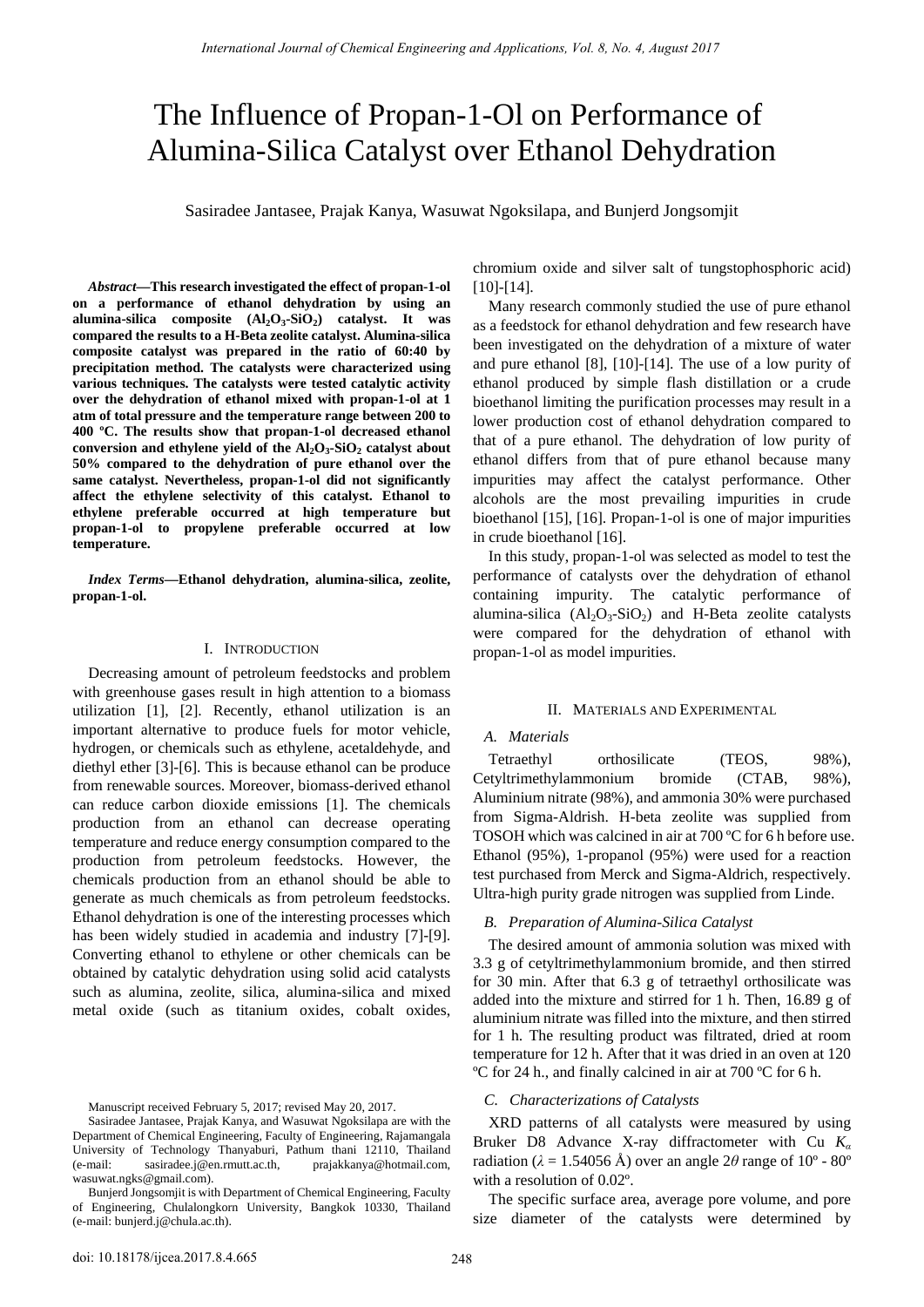N2-physisorption using Micromeritics ChemiSorb 2750 Pulse instrument.

Morphology of the catalysts and elemental distribution of a catalyst were investigated by scanning electron microscope (SEM) and energy X-ray spectroscopy (EDX), respectively using Hitashi mode S-3400N

### *D. Reaction Test*

Gas-phase ethanol dehydration was performed to determine the catalytic activity and product selectivity of the alumina-silica composite and H-Beta zeolite catalysts. The reaction system is presented in Fig. 1. The reaction was determined using a fixed-bed continuous flow reactor. For the reaction test, quartz wool and the desired amount of catalyst was packed into the middle of a glass tube reactor. The catalyst was pretreated in nitrogen flow (50 ml/min) at 200 ºC for 1 h. The ethanol or mixture of ethanol and 1-propanol was vaporized at 120 ºC, and then it was injected into the reactor by a single syringe pump. The dehydration reaction was carried out at 1 atm of total pressure and the temperature ranging between 200-400 ºC. The light hydrocarbon products were analyzed by gas chromatography technique (Shimadzu GC-14B) with flame ionization detector (FID) using capillary column (DB-5). *International Journal of Chemical Engineering and Applications, Vol. 8, No. 4, August 2017*<br>
249 Bitchcontines Chemical Engineering and Applications, Vol. 8, No. 4, August 2017<br>
Cardy by extanting discussions, Internatio



Fig. 1. Flow diagram of dehydration system.



Fig. 2. XRD pattern of the  $Al_2O_3-SiO_2$  catalyst.

## III. RESULTS AND DISCUSSION

## *A. Characteristics of Catalysts*

Several techniques were performed to characterize the H-Beta zeolite and  $Al_2O_3-SiO_2$  catalysts. The XRD pattern of the  $Al_2O_3-SiO_2$  catalyst is shown in Fig. 2. The  $Al_2O_3-SiO_2$ catalyst exhibited XRD pattern showing the broad peaks between 21-24º as seen typically for the amorphous structure of silica. Moreover, XRD pattern of this catalyst was appeared the sharp peak around 45º and 67º indicating the presence of  $\gamma$ -Al<sub>2</sub>O<sub>3</sub> crystallite [17]. It can confirm that there was alumina and silica in the synthesized  $Al_2O_3-SiO_2$  catalyst.

The textural properties characterized by  $N_2$  physisorption including surface area and average pore size diameter of the catalysts are shown in Table I. It showed that surface area of the H-beta zeolite catalyst was 2 times higher than that of the  $Al_2O_3-SiO_2$  catalyst. On the other hand, the  $Al_2O_3-SiO_2$ catalyst indicated larger average pore size diameter than that of the H-beta zeolite catalyst.

| Catalysts                         | <b>BET</b> surface area<br>$(m^2/g)$ | Average pore diameter<br>(nm) |
|-----------------------------------|--------------------------------------|-------------------------------|
| $Al_2O_3-SiO_2$<br>H-Beta zeolite | 276<br>522                           | 5.6<br>22                     |
|                                   |                                      |                               |







Fig. 3. SEM photographs of (a) H-beta zeolite and (b)  $Al_2O_3-SiO_2$  catalysts.

Fig. 4. The typical EDX mapping of (a1) Si (a2) Al distribution on H-beta zeolite catalyst, and (b1) Si (b2) Al distribution on  $Al_2O_3-SiO_2$  catalyst.

The elemental distribution on the catalysts were determined using EDX mapping as shown in Fig. 4. The distribution of Al and Si was measured. For the H-Beta zeolite catalyst, the density of Si was strongly measured but the density of Al was slightly observed. It revealed that Si is a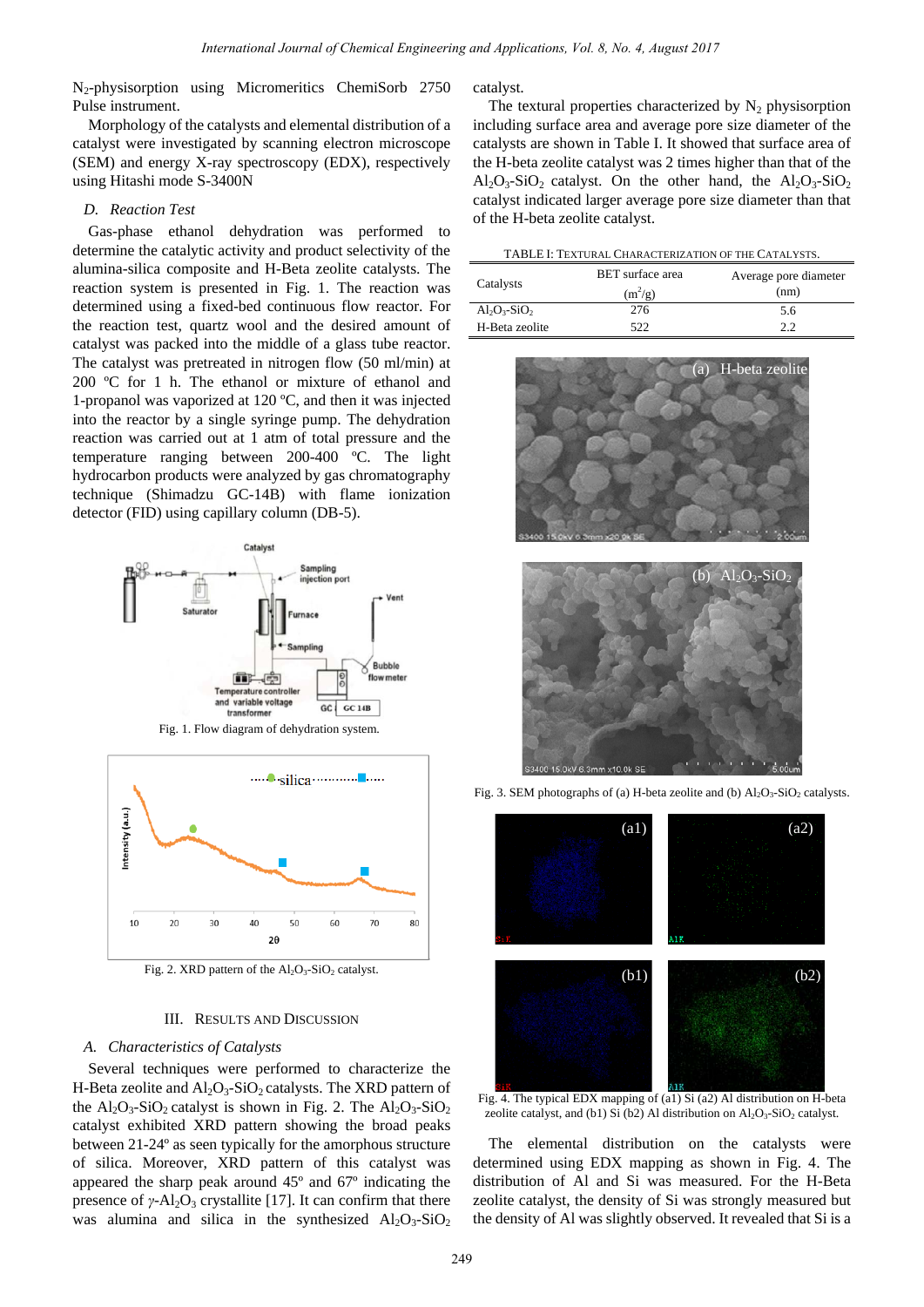major component of the H-Beta zeolite catalyst. For the  $Al_2O_3-SiO_2$  catalyst, Al and Si component had the strongly densities on the catalyst surface since both components are the main components of the  $Al_2O_3-SiO_2$  catalyst. Moreover, a good distribution of Al and Si on the surface of the  $Al_2O_3-SiO_2$  catalyst was also observed.



Fig. 5. The results from dehydration of ethanol over H-beta zeolite catalyst.

## *B. Reaction Test*

The catalytic activities of the H-beta zeolite and the  $Al_2O_3-SiO_2$  catalysts were investigated over the dehydration of pure ethanol and mixture of ethanol with propan-1-ol as an impurity. Ethanol dehydration was carried out in temperature ranging between 200 to 400 ºC and atmospheric pressure. For the H-beta zeolite and the  $Al_2O_3-SiO_2$  catalysts, ethanol conversions increased with increasing the reaction temperature as seen in Fig. 5 and Fig. 6, respectively. Diethyl ether was a main product when the reaction temperature was lower than 250 ºC. Amount of diethyl ether decreased with increasing reaction temperature. On the other hand, ethylene was a major product when the reaction temperature was over 270 °C and 290 °C for the H-beta zeolite and the  $Al_2O_3-SiO_2$ catalysts, respectively. Thus, selectivity of diethyl ether decreased but selectivity of ethylene increased with increasing the temperature of ethanol dehydration reaction. It can confirm that the reaction temperature is one of significant factors effecting on the ethanol conversion and product selectivity.



Fig. 6. The results from dehydration of ethanol over  $Al_2O_3-SiO_2$  catalyst.

For comparative performance of the H-beta zeolite and the  $\text{Al}_2\text{O}_3\text{-SiO}_2$  catalysts over the dehydration of pure ethanol, the H-beta zeolite catalyst exhibited higher conversion of ethanol at all reaction temperatures as seen in Fig. 5 and Fig. 6. Ethanol conversion of the H-beta zeolite reached about 100% at lower temperature (~350 °C) than that of the  $Al_2O_3-SiO_2$ (~400 ºC). This may be because the H-beta zeolite had larger

amount of weak acid site  $(0.84 \text{ mmol NH}_3/\text{g} \text{ catalyst})$  [18] than the  $Al_2O_3-SiO_2$  (0.57 mmol NH<sub>3</sub>/g catalyst) [19]. Normally, weak acid site is identified as a Brønsted acid site which is preferred for ethanol dehydration [20].



Fig. 7. The results from dehydration of propan-1-ol over H-beta zeolite catalyst.

The dehydration of ethanol mixed with propan-1-ol was performed in order to investigate the effect of propan-1-ol impurity on the catalytic activity and product distribution of the H-beta zeolite and the  $Al_2O_3-SiO_2$  catalysts. Ethanol and propan-1-ol were mixed at a ratio of 96:4 %v/v, and the mixture was used as a reactant for the dehydration reaction instead of a pure ethanol.



Fig. 8. The results from dehydration of propan-1-ol over  $Al_2O_3-SiO_2$  catalyst.

Conversion and yield of ethanol and propan-1-ol, as well as products selectivity of the H-beta zeolite and the  $Al_2O_3-SiO_2$  catalysts are presented in Fig. 9 and Fig. 10, respectively. The H-beta zeolite catalyst revealed the highest ethanol conversion of 100% at 400 ºC and the highest ethanol conversion of the  $Al_2O_3-SiO_2$  catalyst was about 49% at the same temperature. This is because the H-beta zeolite catalyst has higher amount of Brønsted acid site, which is preferred for ethanol dehydration, than the  $Al_2O_3-SiO_2$  catalyst [18]-[20]. At 200  $^{\circ}$ C, it can be observed that both catalysts presented the highest selectivity of propylene. The  $Al_2O_3-SiO_2$  catalyst exhibited higher propylene selectivity than the H-beta zeolite catalyst between  $200 - 300$  °C. Propylene selectivity decreased with raising the reaction temperature conversely the ethylene selectivity. However, for the dehydration of ethanol mixed with propan-1-ol over the H-beta zeolite catalyst, the ethylene selectivity was reduced approximately 2 times compared to the dehydration of pure ethanol. In case of the  $Al_2O_3-SiO_2$  catalyst in the dehydration of ethanol mixed with propan-1-ol, ethylene selectivity was still reached 99% at 400 ºC. This is similar to the result of International Journal of Chemical Hydroxicopy, Delay and Applications, Vol. 8, No. 4, August 2017<br>
The H-B-dimensional Journal of weak side (1948-1940) than the NAO-SIO-1953 Administrations, International Applications, In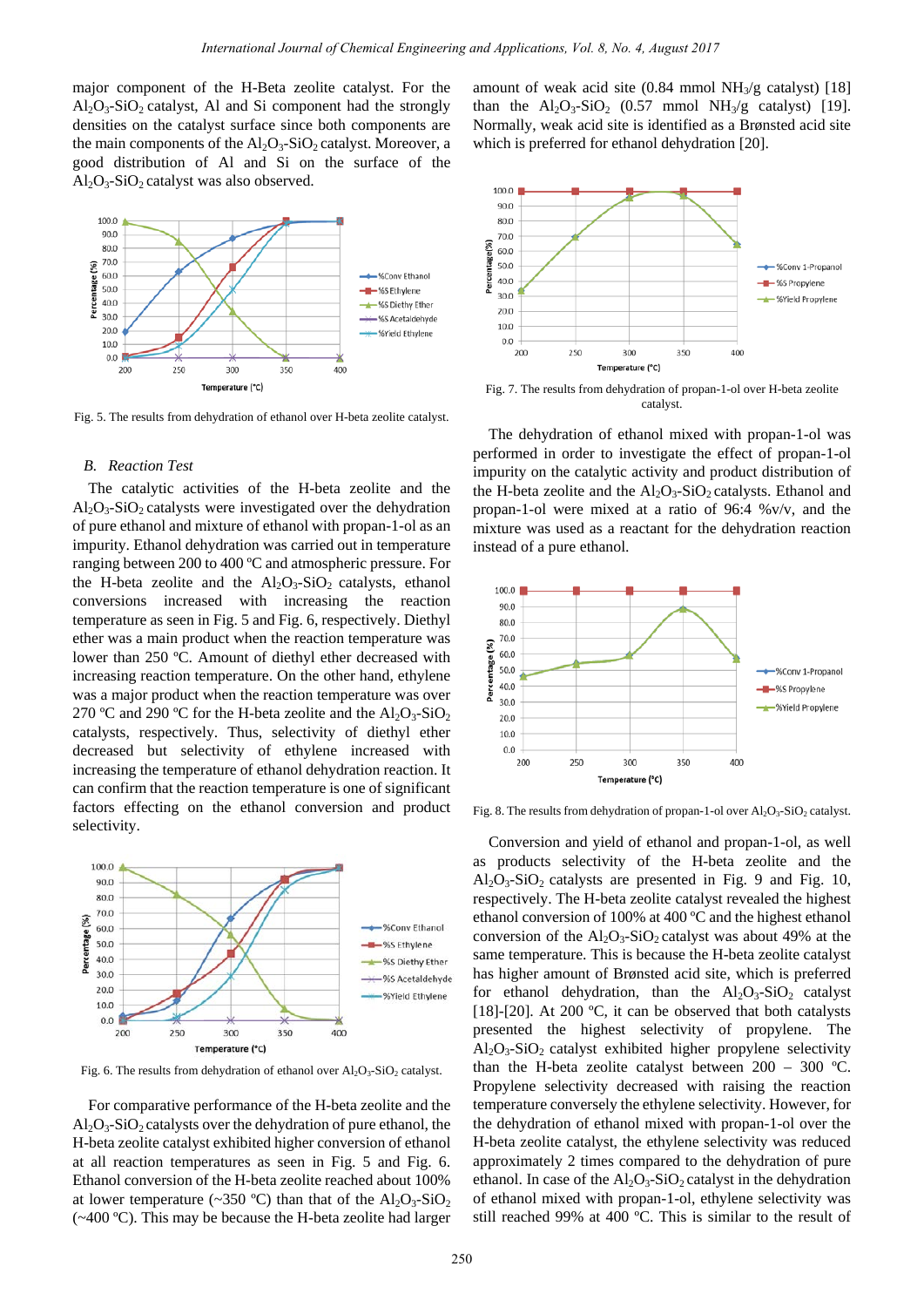pure ethanol. The H-beta zeolite catalyst presented slightly higher ethylene yield (~55%) than the  $Al_2O_3-SiO_2$  catalyst  $(*48\%)$ .



Fig. 9. The results from dehydration of ethanol mixed with propan-1-ol over H-beta zeolite catalyst.



Fig. 10. The results from dehydration of ethanol mixed with propan-1-ol over  $\overline{Al_2O_3}$ -SiO<sub>2</sub> catalyst.

## IV. CONCLUSION

The dehydration of ethanol mixed with propan-1-ol as an impurity over the  $Al_2O_3-SiO_2$  catalysts was investigated and compared the results to the H-beta zeolite catalyst. For the  $Al_2O_3-SiO_2$  catalyst, propan-1-ol influenced the ethanol conversion and ethylene yield. They were decreased about 2 times compared to the results of the dehydration of pure ethanol. However, ethylene selectivity of this catalyst for the dehydration of ethanol mixed with propan-1-ol was similar to that of pure ethanol. For H-beta zeolite catalyst, propanol affected the ethanol conversion, ethylene yield, and ethylene selectivity. Ethanol conversion could be achieved 99% but it must be performed at higher temperature than the use of pure ethanol. Ethylene yield and ethylene selectivity were about 45% decreased from the dehydration of pure ethanol. Moreover, propan-1-ol to propylene preferable occurred at low temperature but ethanol to ethylene preferable took place at high temperature. Determined only and (1)  $\frac{1}{2}$  **International of Chemical Engineering and Applications**, Vol. 8, No. 4, August 2017<br>
261 **Control in the determination and Control in the state of Control in the determinations of Contro** 

## ACKNOWLEDGMENT

The authors thank Grant for International Research Integration: Chula Research Scholar, Ratchadaphiseksomphot Endowment Fund for financial support of this project. The authors also extend the thankful for Center of Excellence on Catalysis and Catalytic Reaction Engineering, Department of Chemical Engineering, Faculty of Engineering, Chulalongkorn University for instrumental support.

#### **REFERENCES**

- [1] T. Bridgwater, "Review: Biomass for energy," *J. Sci. Food Agric.*, vol. 86, pp. 1755-1768, 2006.
- [2] G.W. Huber, S. Ibora, and A. Corma, "Synthesis of transportation fuels from biomass: Chemistry, catalysts, and engineering," *Chem. Rev.*, vol. 106, pp. 4044-4098, 2006.
- [3] R. K. Niven, "Ethanol in gasoline: Environmental impacts and sustainability review article," *Renew Sustainable Energy Rev.*, vol. 9, pp. 3496-3502, 2005.
- [4] Y. Gucbilmez, T. Dogu, and S. Balci, "Ethylene and acetaldehyde production by selective oxidation of ethanol using mesoporous V-MCM-41 catalysts," *Ind. Eng. Chem. Res.*, vol. 45, pp. 3496-3502, 2006.
- [5] A. Haryanto, S. Fernando, N. Murali, and S. Adhikari, "Current status of hydrogen production techniques by steam reforming of ethanol:  A review," *Energy Fuels*, vol. 19, pp. 2098-2106, 2005.
- [6] T. Mallat and A. Baiker, "Oxidation of Alcohols with molecular oxygen on solid catalysts," *Chem. Rev.*, vol. 104, pp. 3037-3058, 2004.
- [7] K. Ramesh, L. M. Hui, Y. F. Han, and A. Borgna, "Structure and reactivity of phosphorous modified H-ZSM-5 catalysts for ethanol dehydration," *Cat comm.*, vol. 10, pp. 567-571, 2009.
- [8] L. P. Wu, X. J. Li, Z. H. Yuan, and Y. Chen, "The fabrication of TiO2-supported zeolite with core/shell heterostructure for ethanol dehydration to ethylene," *Cat comm.*, vol. 11, pp. 67-70, 2009.
- [9] M. Mokhtar, S. N. Basahel, and T. T. Ali, "Ethanol to hydrocarbons using silver substituted polyoxometalates: Physicochemical and catalytic study," *J. Ind. Eng. Chem.*, vol. 20, pp. 46-53, 2014.
- [10] T. Zaki, L. H. Proietti, A. Lagazzo, and G. Busca, "Dehydration of ethanol over zeolites, silica alumina and alumina: Lewis acidity, Brønsted acidity and confinement effects," *Appl. Catal. A-Gen.*, vol. 493, pp. 77-89, 2015.
- [11] T. Zaki, "Catalytic dehydration of ethanol using transition metal oxide catalysts," *J. Colloid Interface Sci.*, vol. 284, pp. 606-613, 2005.
- [12] L. Matachowski, M. Zimowska, D. Mucha, and T. Machej, "Ecofriendly production of ethylene by dehydration of ethanol over Ag3PW12O40 salt in nitrogen and air atmospheres," *Appl. Catal. B-Environ*, vol. 123-124, pp. 448-456, 2012.
- [13] T. K. Phung and G. Busca, "Ethanol dehydration on silica-aluminas: Active sites and ethylene/diethyl ether selectivities," *Cat Comm.*, vol. 68, pp. 110-115, 2015.
- [14] T. K. Phunga, R. Radikapratama, G. Garbarino, A. Lagazzo, P. Riani, and G. Busca, "Tuning of product selectivity in the conversion of ethanol to hydrocarbons over H-ZSM–5 based zeolite catalysts," *Fuel Process Technol.*, vol. 137, pp. 290-297, 2015.
- [15] L.V. Anthony, G. Anthony, B. Nicolas, E. Florence, and D. Daniel "Hydrogen production from raw bioethanol over Rh/MgAl<sub>2</sub>O<sub>4</sub> catalyst Impact of impurities: Heavy alcohol, aldehyde, ester, acid and amine," *Catal. Today*, vol. 138, pp. 169-174, 2008.
- [16] L. V. Anthony, G. Anthony, B. Nicolas, D. Daniel, and E. Florence, "Effect of higher alcohols on the performances of a 1%Rh/  $MgAl<sub>2</sub>O<sub>4</sub>/Al<sub>2</sub>O<sub>3</sub>$  catalyst for hydrogen production by crude bioethanol steam reforming," *Int. J. Hydrogen Energy*, vol. 36, pp. 311-318, 2011.
- [17] F. F. Madeira, N.S. Gnep, P. Magnoux, S. Maury, and N. Cadran, "Ethanol transformation over HFAU, HBEA and HMFI zeolites presenting similar Brønsted acidity," *Appl. Catal. A-Gen.*, vol. 367, pp. 39-46, 2009.
- [18] K. Tanutporn, "Dehydration reaction of ethanol over beta zeolite catalyst," M.S. dissertation, Dept. Chem. Eng., Chulalongkorn Univ., Bangkok, Thailand, 2015.
- [19] M. Auemporn, "Production of diethylether by catalytic dehydration of ethanol over hydroxyapatite/alumina-silica catalysts," M.S. dissertation, Dept. Chem. Eng., Chulalongkorn Univ., Bangkok, Thailand, 2015.
- [20] T. Chanchuey, C. Autthanit, and B. Jongsomjit, "Effect of Mo-doped mesoporous Al-SSP catalysts for the catalytic dehydration of ethanol to ethylene," *J. Chem.*, pp. 1-8, 2016.



**Sasiradee Jantasee** was born on May 20, 1987 in Bangkok, Thailand. She is a lecturer in the Department of Chemical Engineering at Rajamangala University of Technology Thanyaburi. She received her doctoral degree in chemical engineering from Chulalongkorn University. She was given the Royal Golden Jubilee (RGJ)-PhD scholarship supported by the Thailand Research Fund for her doctoral degree.